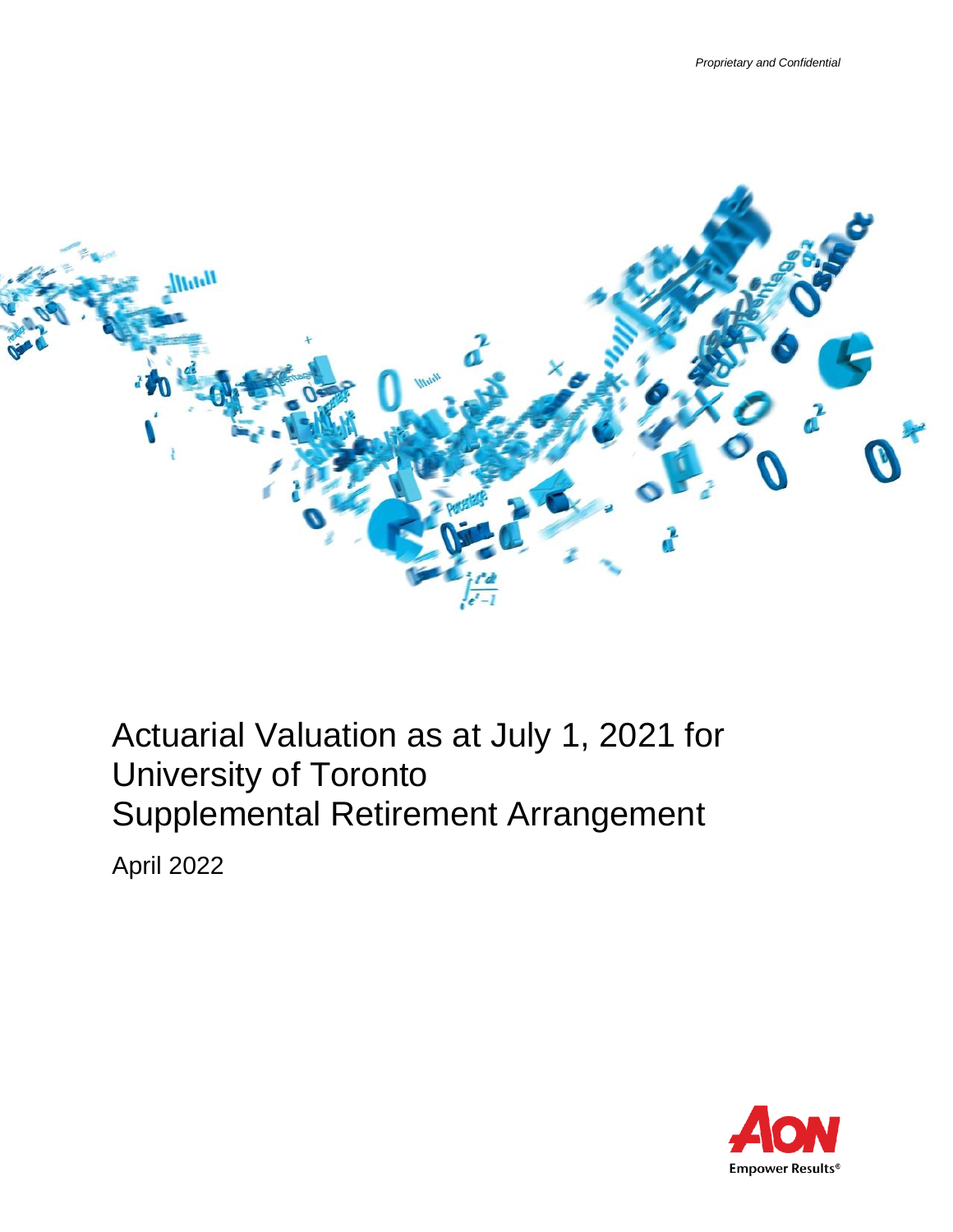# Table of Contents

| <b>Preparation of this Actuarial Valuation</b> | 3 |  |
|------------------------------------------------|---|--|
| <b>Valuation Results</b>                       | 3 |  |
| <b>Personnel Information</b>                   | 5 |  |
| <b>Plan Provisions</b>                         | 6 |  |
| <b>Going Concern Assumptions and Methods</b>   |   |  |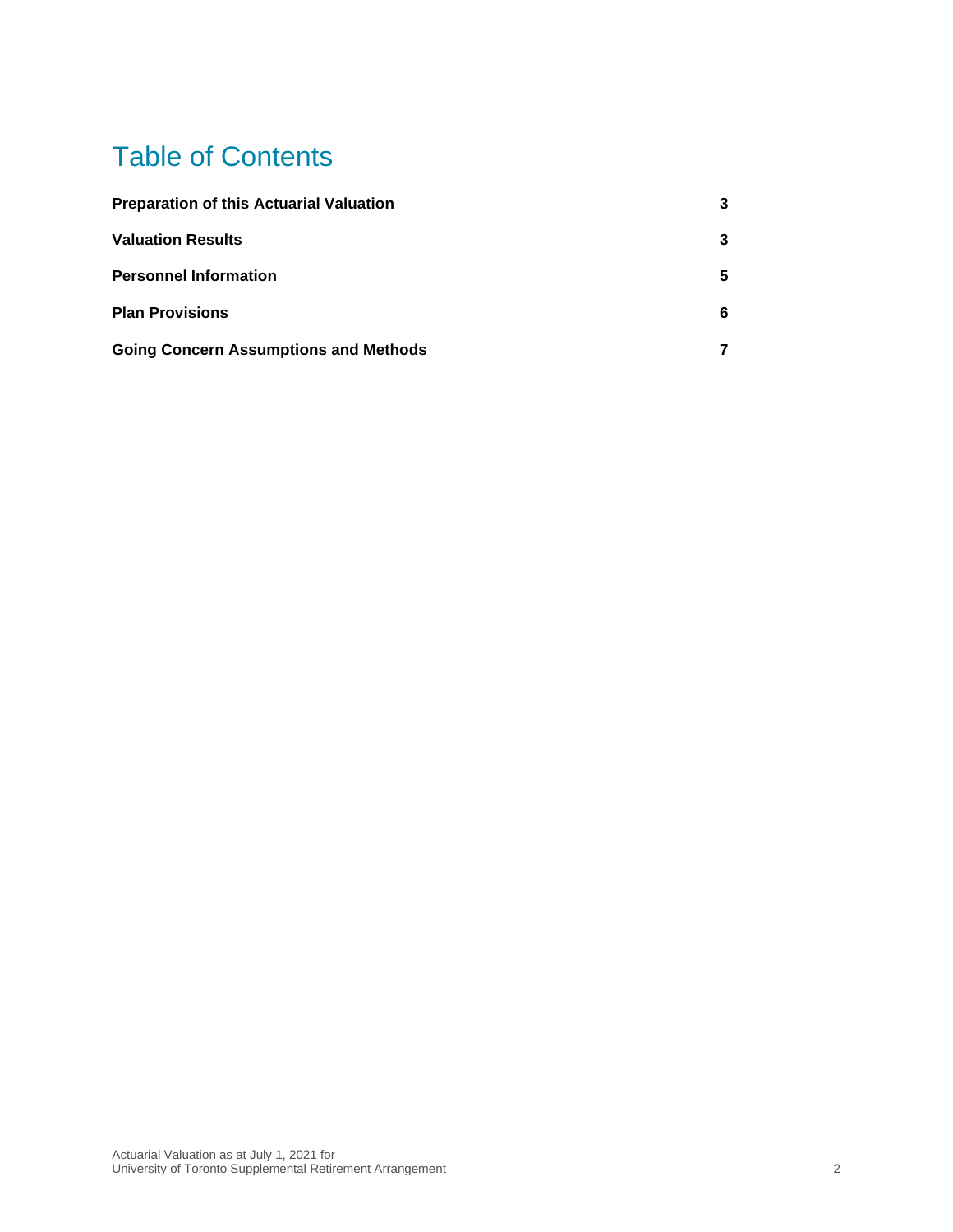## <span id="page-2-0"></span>Preparation of this Actuarial Valuation

### University of Toronto Supplemental Retirement Arrangement

This material has been prepared primarily to present the current obligations of the University of Toronto Supplemental Retirement Arrangement (the "SRA") as of July 1, 2021.

In conducting the valuation, we have used personnel information provided by the University of Toronto as of July 1, 2021, and the actuarial assumptions and methods described in the actuarial assumptions section of this report.

For the purposes of this valuation, it is our opinion that:

- The data on which the valuation is based are sufficient and reliable;
- The assumptions used are appropriate; emerging experience differing from the assumptions will result in gains or losses which will be revealed in subsequent valuations; and
- The actuarial methods used are appropriate.

<span id="page-2-1"></span>This report and its associate work have been prepared, and our opinions given, in accordance with accepted actuarial practice in Canada.

Andrew Hamilton, FCIA, FSA Senior Partner

Allan H. Angina

Allan Shapira, FCIA, FSA Senior Partner

Aon 20 Bay Street, Suite 2300 Toronto, ON M5J 2N9

April 2022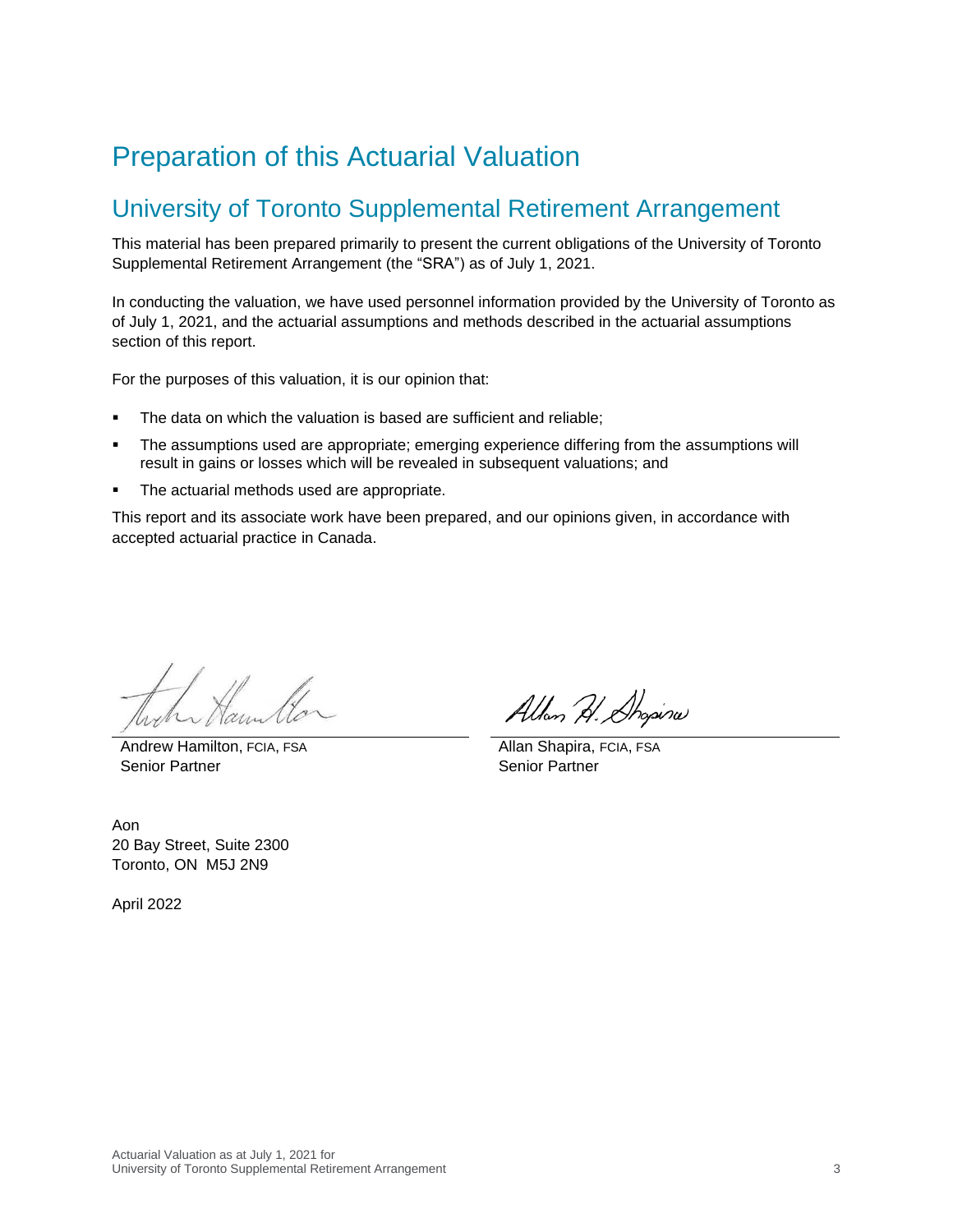### Valuation Results

The going concern actuarial valuation of the SRA is prepared based on the same actuarial assumptions and methods used for the going concern actuarial valuation of the University of Toronto Pension Plan (the "Pension Plan") with the exception that no provision for adverse deviation is applied to the plan liabilities.

|                                                                                 |    | As of July 1, 2021 |   | As of July 1, 2020 |
|---------------------------------------------------------------------------------|----|--------------------|---|--------------------|
| <b>Going Concern Valuation Results Past Service</b><br><b>Accrued Liability</b> |    |                    |   |                    |
| Active members                                                                  | \$ | ٠                  | S |                    |
| Retirees and beneficiaries                                                      |    | 118,881,000        |   | 122,683,000        |
| Total                                                                           | S  | 118.881.000        |   | 122.683.000        |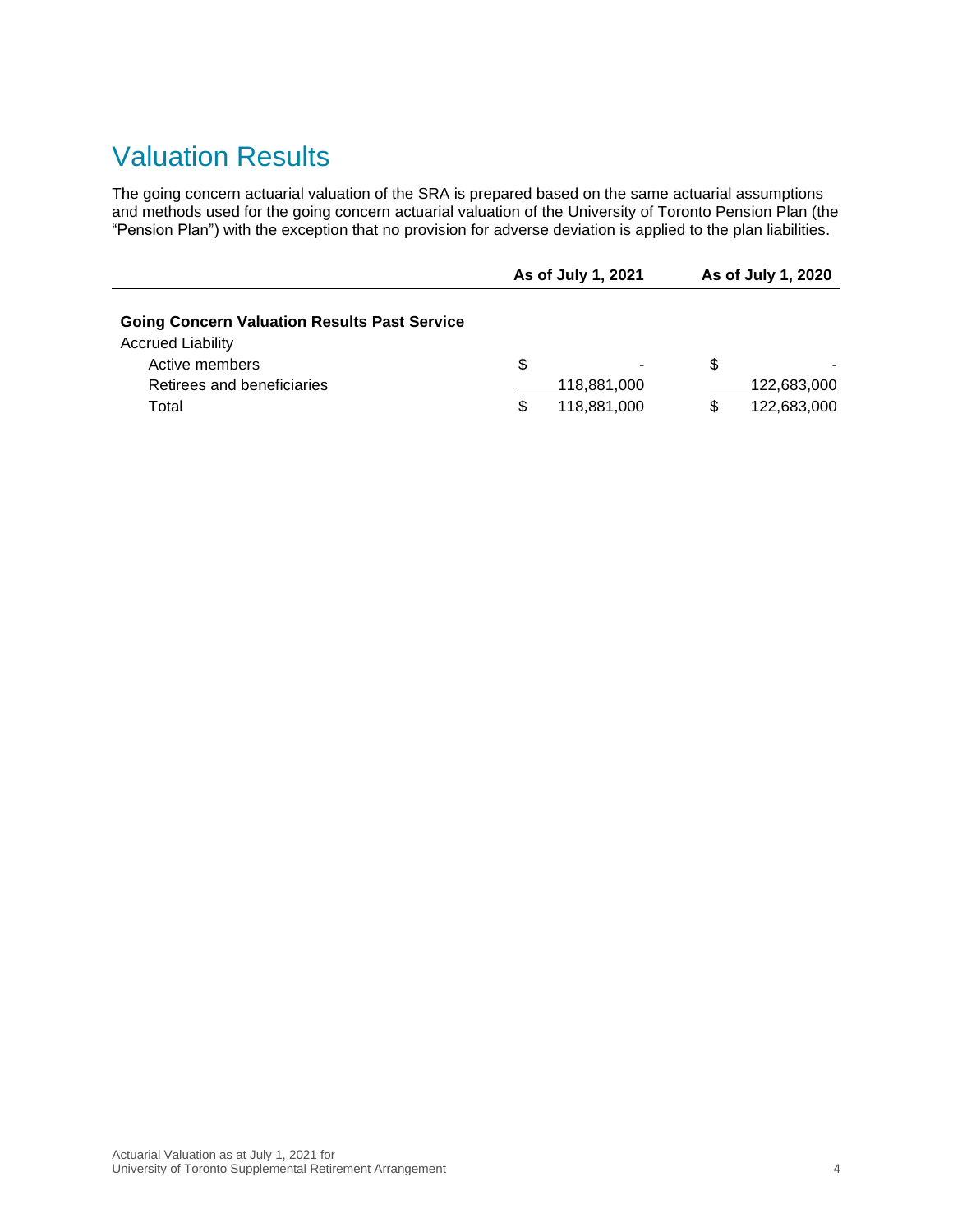## <span id="page-4-0"></span>Personnel Information

#### Source of Data

The valuation was based on personnel data for members of the Pension Plan, supplied by the University as of July 1, 2021.

### Personnel Characteristics—Retirees and Beneficiaries

Following are some pertinent characteristics of the retirees and beneficiaries who are receiving an SRA benefit as of July 1, 2020. Corresponding data for prior valuations is shown for comparison.

|              | <b>Number</b> | <b>Average Age</b> | <b>Monthly Benefit</b> | Average |
|--------------|---------------|--------------------|------------------------|---------|
|              |               |                    |                        |         |
| July 1, 2021 | 1,026         | 81.1               | \$                     | 955     |
| July 1, 2020 | 1,039         | 80.4               | \$                     | 947     |
| July 1, 2019 | 1,060         | 79.5               | \$                     | 925     |
| July 1, 2018 | 1,070         | 78.8               | \$                     | 897     |
| July 1, 2017 | 1,086         | 78.0               | \$                     | 885     |
| July 1, 2016 | 1,092         | 77.1               | \$                     | 879     |
| July 1, 2015 | 1,103         | 76.3               | \$                     | 869     |
| July 1, 2014 | 1,110         | 75.4               | \$                     | 861     |
| July 1, 2013 | 1,064         | 74.8               | \$                     | 858     |
| July 1, 2012 | 1,041         | 74.1               | \$                     | 879     |
| July 1, 2011 | 964           | 73.8               | \$                     | 897     |
| July 1, 2010 | 935           | 73.2               | \$                     | 890     |
| July 1, 2009 | 893           | 72.8               | \$                     | 890     |
| July 1, 2008 | 823           | 72.6               | \$                     | 877     |
| July 1, 2007 | 829           | 71.9               | \$                     | 868     |
| July 1, 2006 | 799           | 71.4               | \$                     | 837     |
| July 1, 2005 | 767           | 70.9               | \$                     | 778     |
| July 1, 2004 | 679           | 70.8               | \$                     | 731     |
| July 1, 2003 | 620           | 71.1               | \$                     | 560     |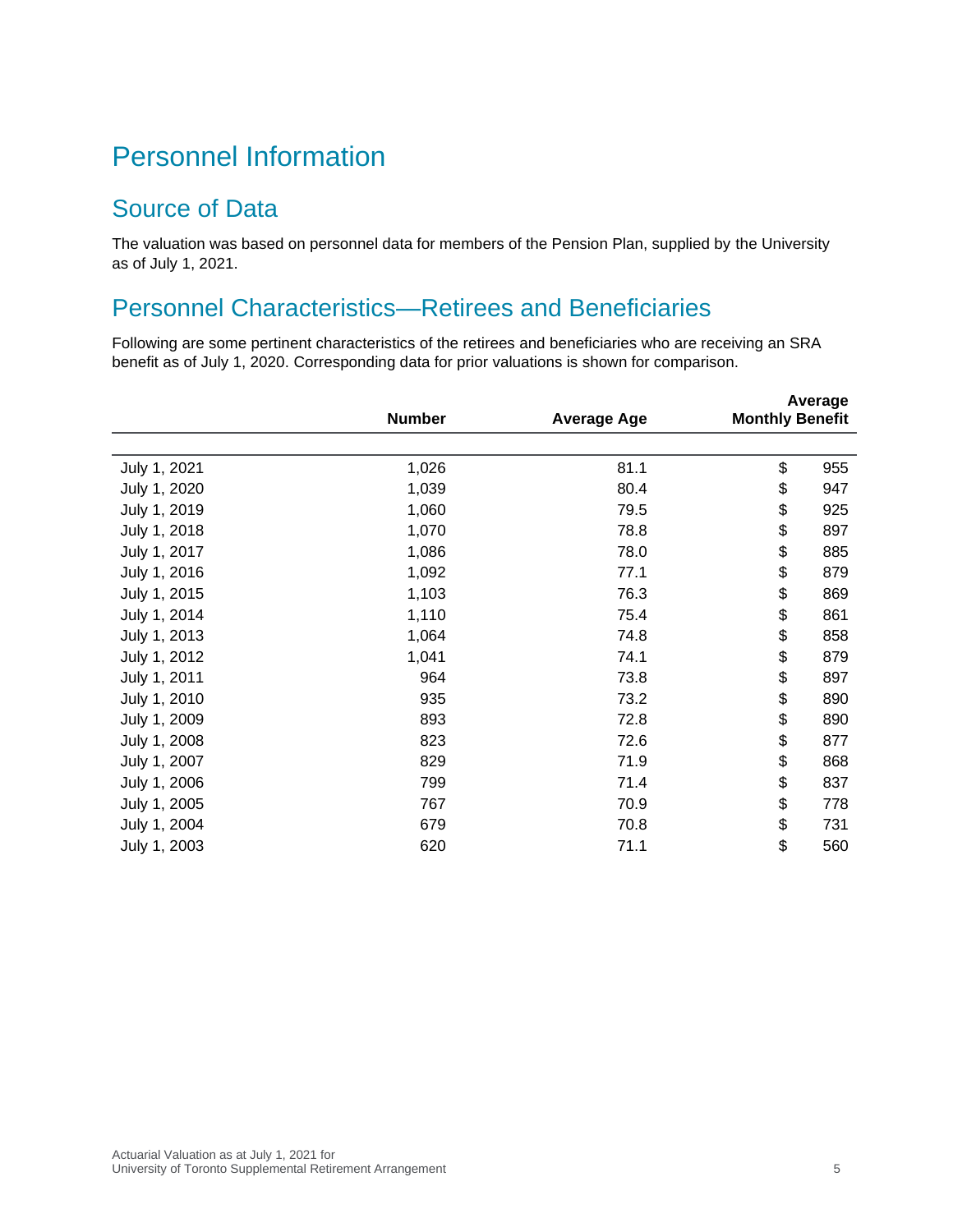## <span id="page-5-0"></span>Plan Provisions

### Plan Establishment

The SRA was established effective July 1, 1996, to provide eligible members of the Pension Plan with additional retirement income to compensate for the limitations prescribed under the regulations to the *Income Tax Act* (Canada) on the amount of lifetime retirement benefits payable from a registered pension plan.

As of July 1, 2016, the maximum salary recognized for the purpose of determining benefits under the Pension Plan does not result in pension benefits which exceed the *Income Tax Act* maximum pension. As such, active members no longer accrue benefits under the SRA.

The SRA is not required to be, and shall not be, registered with the federal government or any provincial government.

| <b>Effective Date</b>                            | July 1, 1996                                                                                                                                                                                                                                                                       |
|--------------------------------------------------|------------------------------------------------------------------------------------------------------------------------------------------------------------------------------------------------------------------------------------------------------------------------------------|
| <b>Eligibility</b>                               | As of July 1, 2016, the maximum salary recognized for the<br>purpose of determining benefits under the Pension Plan<br>does not result in pension benefits which exceed the<br>Income Tax Act maximum pension. As such, active<br>members no longer accrue benefits under the SRA. |
| Form of Payment of<br><b>Retirement Benefits</b> | The retirement pension payable from the SRA is paid in<br>the same manner and in the same form of payment as the<br>annual pension payable to the member from the Pension<br>Plan.                                                                                                 |
| <b>Cost-of-Living Adjustments</b>                | The retirement pension payable from the SRA shall be<br>adjusted at the same time, and in the same manner and<br>in the same percentage as the cost-of-living adjustments<br>and other augmentations that are applied to the member's<br>pension payable from the Pension Plan.    |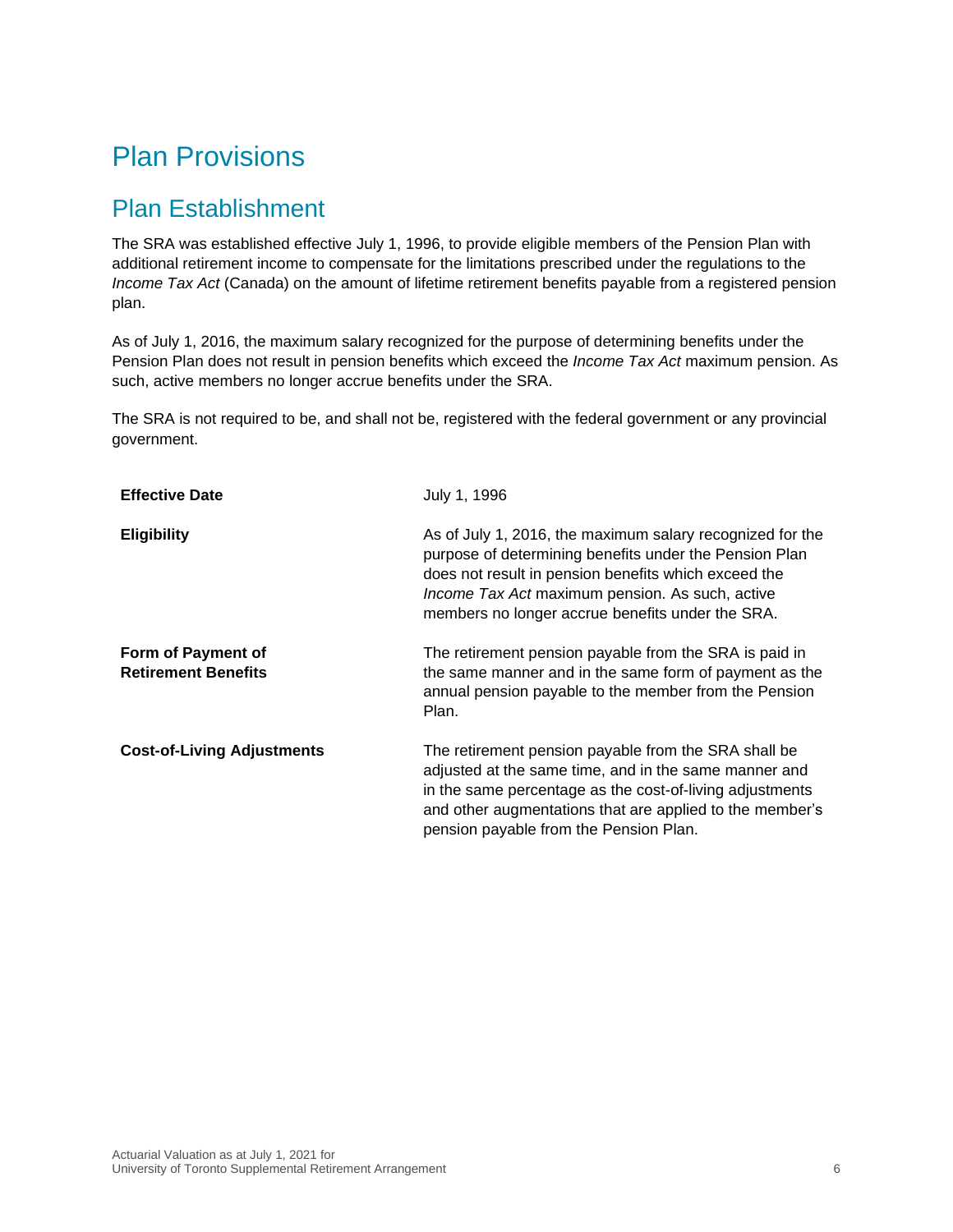## <span id="page-6-0"></span>Going Concern Assumptions and Methods

The actuarial assumptions and methods used for this actuarial valuation are summarized below and are the same as those used for the actuarial valuation as of July 1, 2021 for the Pension Plan. The rationale for the assumptions is described in the July 1, 2021 actuarial valuation report for the Pension Plan.

|                                              | <b>July 1, 2021</b>                                                                                                                                         | <b>July 1, 2020</b> |
|----------------------------------------------|-------------------------------------------------------------------------------------------------------------------------------------------------------------|---------------------|
| <b>Economic Assumptions</b>                  |                                                                                                                                                             |                     |
| Discount rate                                | 5.35% per year                                                                                                                                              | Same                |
| Increase in Consumer Price Index             | 1.75% per year                                                                                                                                              | Same                |
| Cost-of-living adjustment                    | 1.13125% per year                                                                                                                                           | Same                |
| Expenses and margin for adverse<br>deviation | Reflected in discount rate                                                                                                                                  | Same                |
| <b>Demographic Assumptions</b>               |                                                                                                                                                             |                     |
| Mortality table                              | 95% of 2014 Canadian<br><b>Public Sector Pensioners'</b><br>Mortality Table, combined<br>with mortality improvement<br>Scale MI-2017<br>(sex-distinct rate) | Same                |
| Retirees marital status                      | Actual marital status and<br>ages are used                                                                                                                  | Same                |
| <b>Methods</b>                               |                                                                                                                                                             |                     |
| Actuarial cost method                        | Unit credit cost method                                                                                                                                     | Same                |